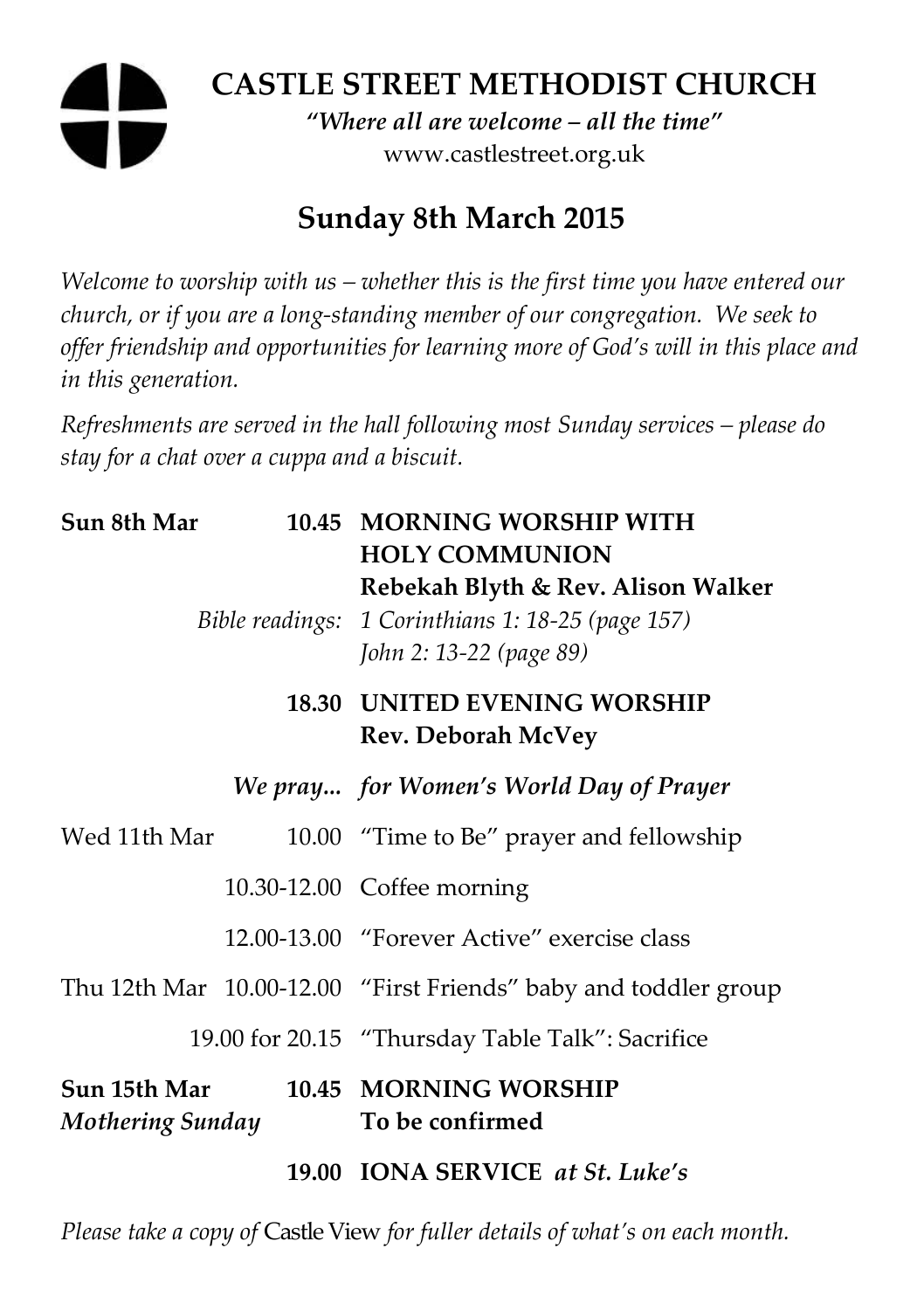### **Audrey Seaton, RIP**

We're sorry to announce the death of Audrey Seaton, in Addenbrooke's Hospital on Wednesday. Funeral details are not yet confirmed, but will be circulated when known. We praise God for Audrey's contribution to the life of Castle Street, and remember Ron and the rest of the Seaton family in our prayers.

+\*\*\*\*\*\*\*

### **Morning worship today**

This morning we welcome Nicola, Chris and Simon into membership of the Methodist Church at Castle Street. The service will also include the celebration of Holy Communion. The date of this service was arranged less than a week ago, so sorry that advance notice could not be given.

#### +\*\*\*\*\*\*\*

### **Morning worship next Sunday**

Due to illness, there is a change to the preacher next Sunday morning – but at this stage it is not confirmed who will be leading worship.

#### +\*\*\*\*\*\*\*

### **Reminder of forthcoming Castle Street events (see** *Castle View***)**

- World Church Weekend a journey to India, Saturday 21st March at 7.30pm: Geoff and Joy Levine tell us about the work of Karunai Illam, the charity we supported during our centenary. If you can offer to cook some food, please speak to Heather Taplin or Anne Littlefair.
- *An Impossible God*, Wednesday 1st April at 7.30pm tickets for this oneman play are now available from John Boocock. Please take some to sell to people at other churches (or none) if you have not done so already.

+\*+\*\*\*\*\*

### **Elsewhere in the circuit this week (also see listings in** *Castle View***)**

- "Science Meets Faith", Monday 9th March, 7.15pm for 7.45pm at Wesley Methodist Church: "How Stephen Hawking's views are surprisingly close to theistic belief", presented by Professor Keith Ward, University of Oxford.
- "Big Issues", Thursday 12th March, 7.30pm at Histon Methodist Church: "Dementia and the associated issues", presented by Mike Francis and Julie Campbell.